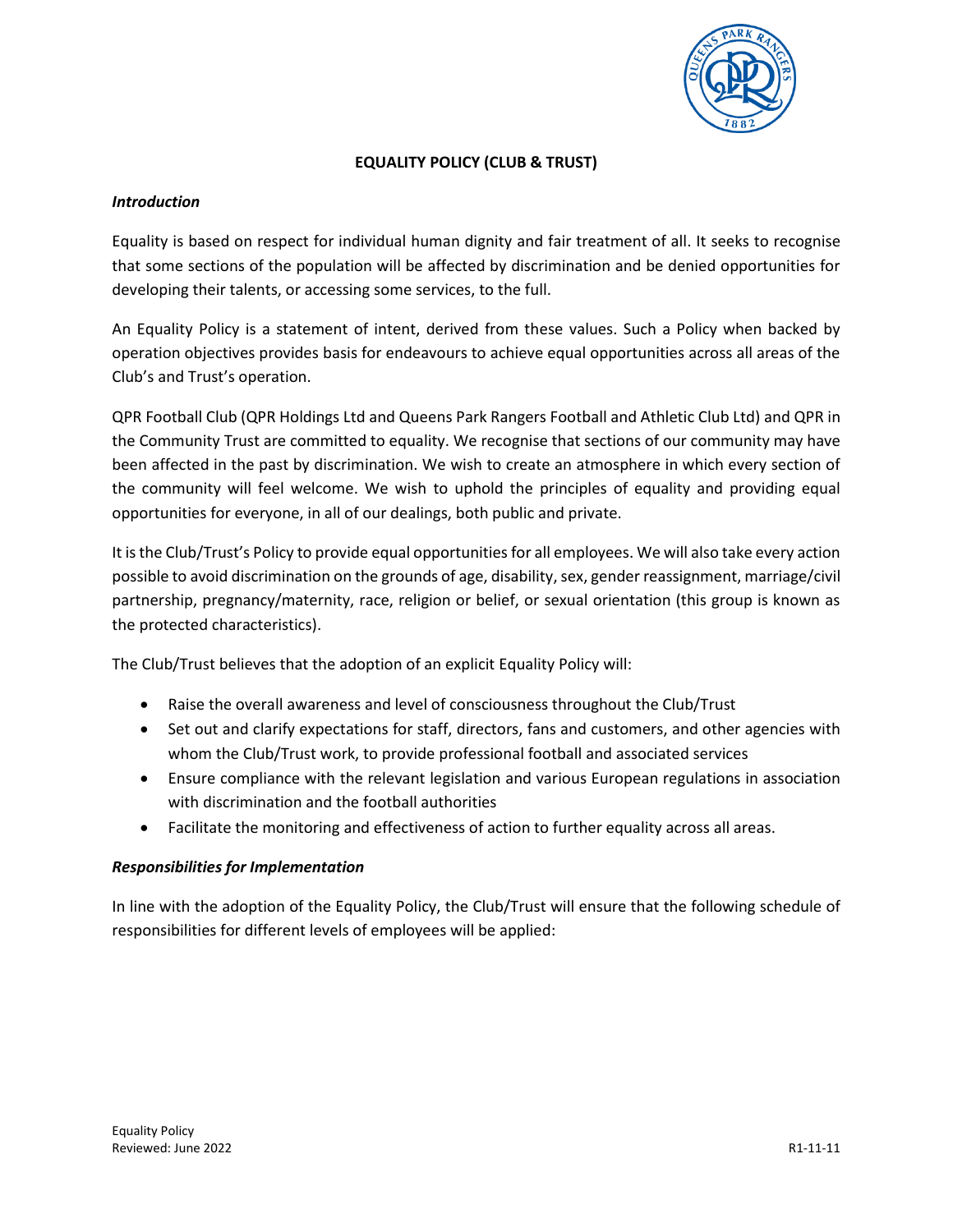# **All staff**



Responsibility for ensuring that there is no unlawful discrimination rests with all staff and the attitudes of staff are crucial to the successful operation of fair employment practices. In particular, all members of staff should:

- comply with the policy and arrangements;
- not discriminate in their day to day activities or encourage others to do so;
- not victimise, harass or intimidate other staff or groups who have, or are perceived to have one of the protected characteristics;
- ensure no individual is discriminated against or harassed because of their association with another individual who has a protected characteristic;
- inform their line manager if they become aware of any discriminatory practice.

### **Management**

Are required;

- To ensure that the Policy is effectively communicated, understood and implemented
- To encourage staff to report any breaches of Policy and investigate fairly and as quickly as possible using appropriate procedures.
- To provide training and awareness for all staff, including senior management, to enable them to fulfil their responsibilities under this Policy.

# **Board of Directors**

- Are accountable for monitoring the effectiveness of this Policy, assessing the impact of all procedures and policies on staff with particular reference to age, disability, sex, gender reassignment, marriage/civil partnership, pregnancy/maternity, race, religion or belief, or sexual orientation.
- Are required to direct the management of the Club/Trust to carry out appropriate action in relation to equal opportunities.

# **Policy Commitment**

The Club/Trust aims to achieve equality, in both the provision of its services, and the recruitment and employment of staff.

In pursuit of this aim the Club/Trust will not discriminate, either directly or indirectly on the grounds of age, disability, sex, gender reassignment, marriage/civil partnership, pregnancy/maternity, race, religion or belief, or sexual orientation, by applying conditions or requirements which cannot be justified.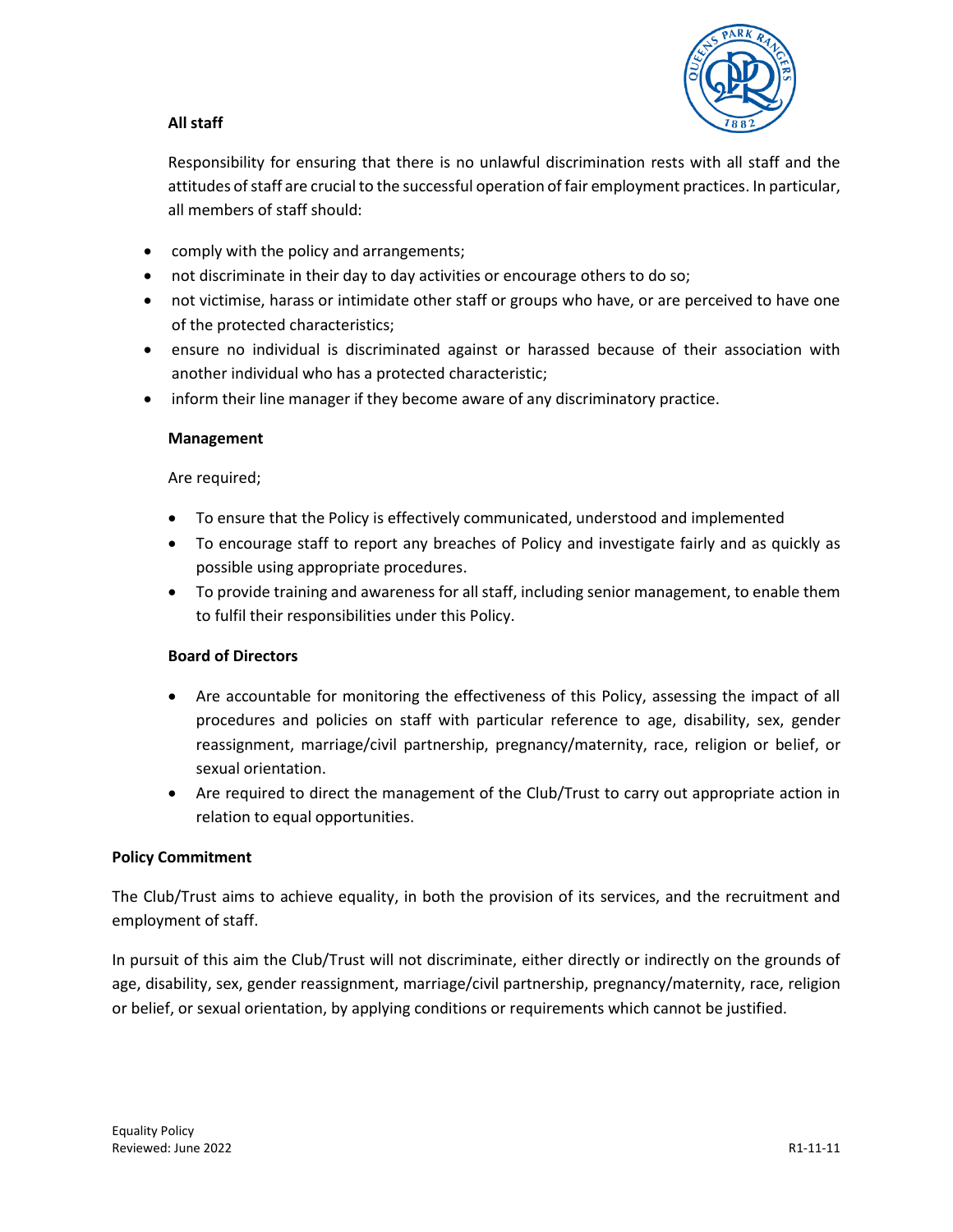

Therefore the Club/Trust commits to ensuring that:

No event, action or behaviour is condoned or promoted within the Club/Trust which is threatening, abusive, insulting, demeaning or otherwise unwelcoming to any individual or section of the community on the grounds of age, disability, sex, gender reassignment, marriage/civil partnership, pregnancy/maternity, race, religion or belief, or sexual orientation. Action will be taken to prevent any words or behaviour infringing on the above statement by spectators, employees, workers or other persons, in accordance with the notices displayed in various places at Loftus Road Stadium. This action may take the form of exclusion from a match or matches, serving a banning order for a period of time to be decided by the senior management team or disciplinary action.

# **Service Provision Objectives**

In our provision of professional football and associated services, the Club/Trust will use it best endeavours to ensure that:

- Everyone receives equality of consideration when both seeking and using our services
- Information regarding our services offered is provided and publicised in a form that will (a) achieve the maximum accessibility, and (b) avoid unnecessary jargon and all discriminatory language
- An external disabled access audit is conducted in line with the Accessible Stadia Guidance document and the Club/Trust uphold a detailed Policy for disabled supporters and service users
- Seekers and users of services are made aware of the Club/Trust's Policy and of how to lodge a complaint if they feel they have been unjustly treated
- Complaints will be investigated promptly and thoroughly and dealt with in accordance with the Club/Trusts complaint procedures.

# **Employment Objectives**

The Club/Trust views its staff as its most valuable resource and believes staff development and promotion opportunities should be available regardless of age, disability, sex, gender reassignment, marriage/civil partnership, pregnancy/maternity, race, religion or belief, or sexual orientation. With this in mind, the Club/Trust's continued aim will be to ensure that within available resources:

- All staff undertake relevant training
- Resources will be made available where necessary to assist an individual to do his or her job to the best of their ability
- Promotion opportunities will be brought to the attention of all employees and decisions made on the basis of an individual's ability, requirements of the job and other relevant criteria.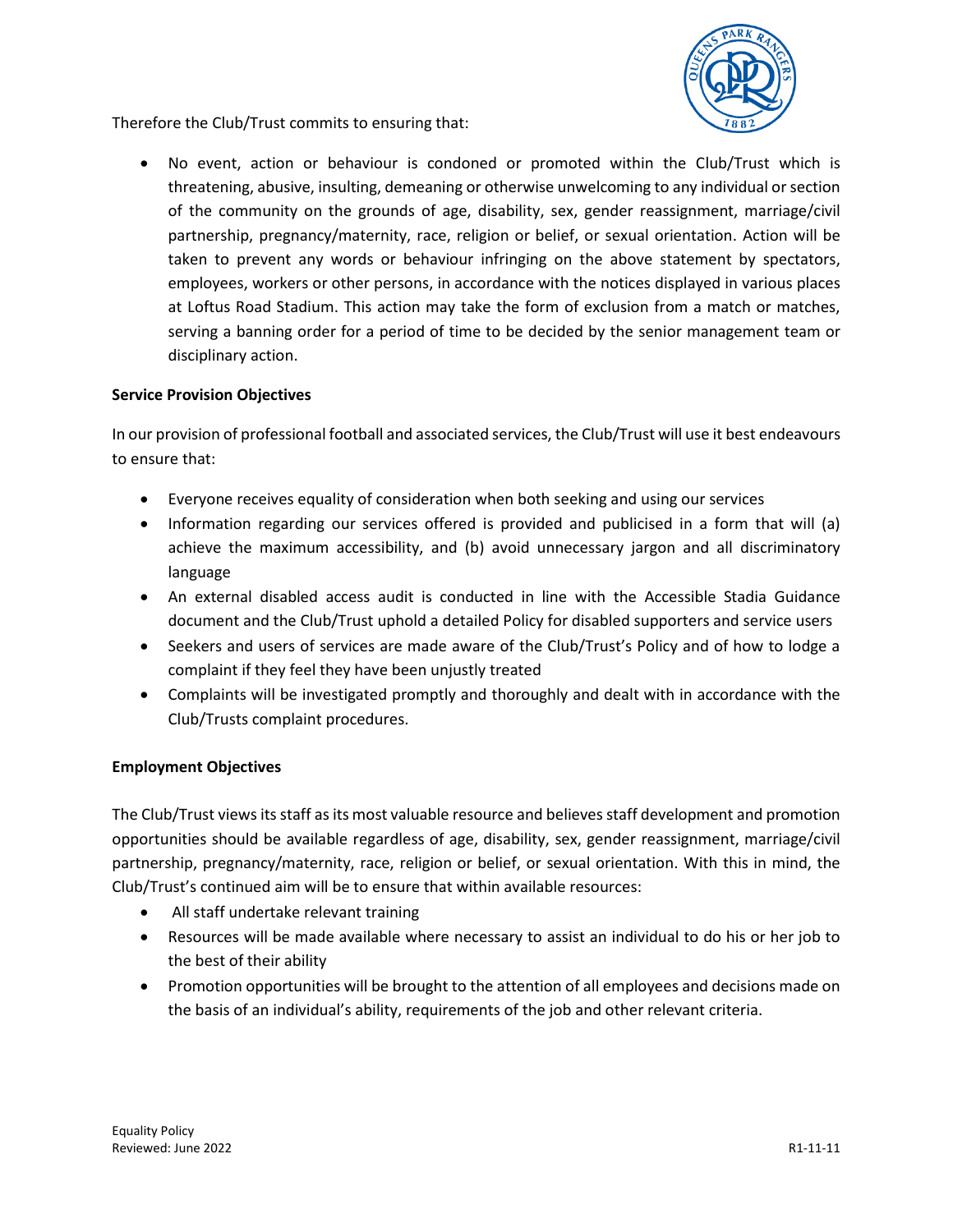

# **Recruitment Objectives**

The recruitment of players depends largely upon the personal and professional judgement of the team manager and/or coaching staff. The Club/Trust will not discriminate, either directly or indirectly on the grounds of age, disability, sex, gender reassignment, marriage/civil partnership, pregnancy/maternity, race, religion or belief, or sexual orientation, by applying conditions or requirements which cannot be justified. The principles of equal opportunities and the above statement will be applied as far as possible.

In the recruitment of non-playing staff and subject to the need to maintain its services, the Club/Trust will use our best endeavours to:

- Advertise job vacancies internally and externally and as widely as possible to ensure that people with appropriate knowledge and skill are attracted and no person(s) are discriminated against
- Avoid discriminatory language, all jargon and any mention of specific particulars i.e. requesting applicants of a certain age or gender
- Where practicable, involve more than one person in the shortlisting, interviewing and/or selection of potential employees
- Where possible, ensure that those who are involved in assessing candidates for recruitment or promotion will be trained in a non-discriminatory selection of techniques
- Be aware of personal prejudices, and how they can affect judgement
- Make sure the requirements outlined for the job are consistent with those necessary to do it effectively
- Monitor all decisions made to ensure they are consistent in decision making and are following the Equality Policy.

# **Harassment and Victimisation**

The victimisation and harassment of individuals will not be tolerated by the Club/Trust. Such behaviour on the grounds of age, disability, sex, gender reassignment, marriage/civil partnership, pregnancy/maternity, race, religion or belief, or sexual orientation may also be unlawful.

Harassment includes comments, actions, jokes or suggestions that might create a stressful working environment for a person. Harassment may be verbal (language, jokes, comments, ridicule, nicknames, and verbal threats), non-verbal (gestures, staring and offensive written or electronic communication) or physical (jostling, mistreating or assaulting).

The stress that such harassment can cause may not only be damaging to the individual harassed but may also affect others and have an impact on the organisation. The fact that an employee may not verbalise their objection to such harassment does not mean that they accept it.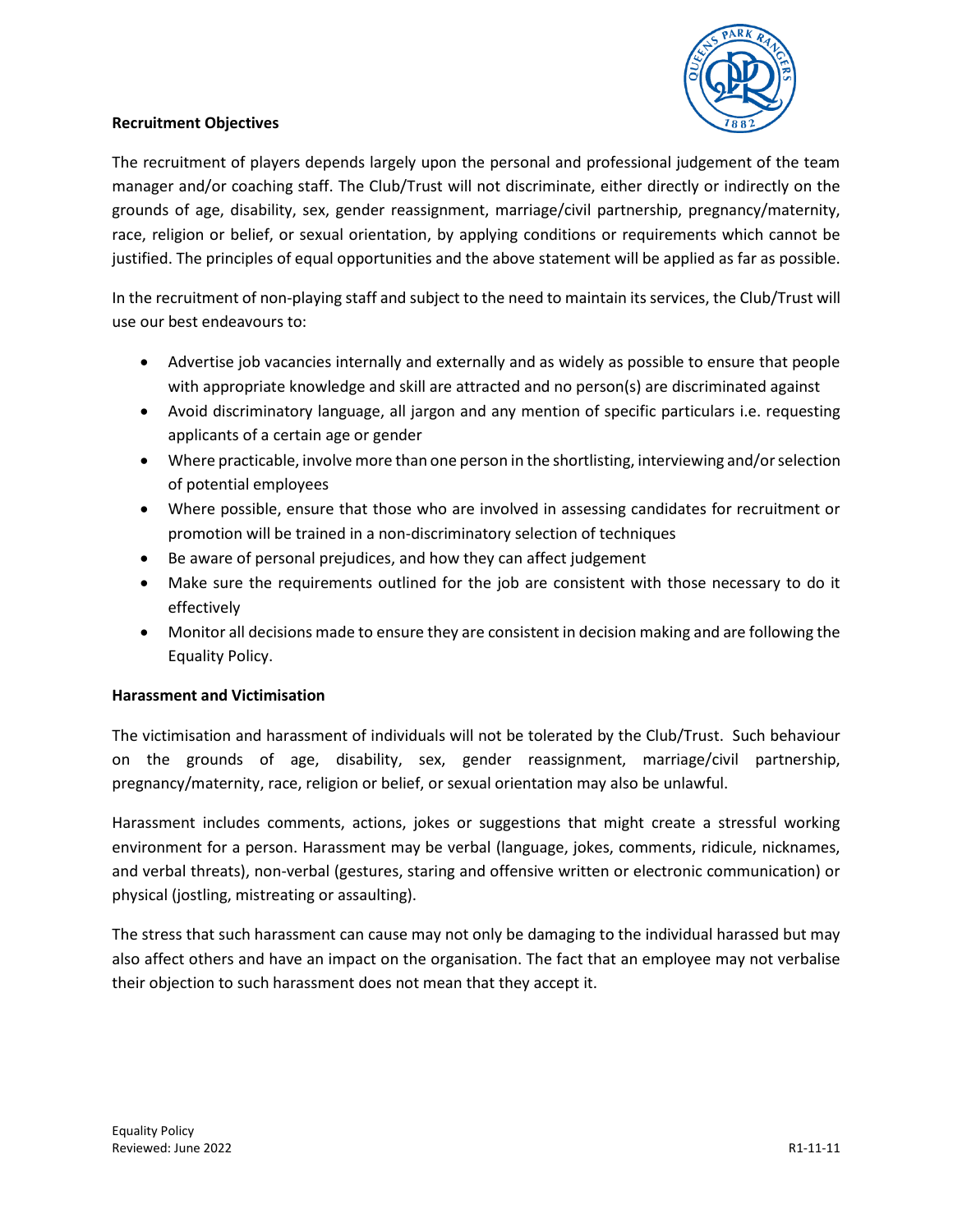

Victimisation occurs when a person is treated less favourably than others because they have brought proceedings, given evidence or complained about behaviour or conduct on the basis that it breaches the Club/Trust's Policy.

Staff who suffer or experience what they consider may amount harassment or victimisation are encouraged to report their complaint through the Club/Trust's Grievance Procedures. Staff should also refer to the Staff Handbook for further information on Harassment and Discrimination. Supporters should report all complaints to the nearest steward or to a member of Club staff through the Club/Trust's complaint reporting procedures.

Should any supporters, service user or employee be found guilty of harassment and or victimisation they will be dealt with accordingly and could result in ejection from the stadium or a potential arrest. Employees of the Club/Trust will be disciplined through the Club/Trust's Disciplinary Procedures.

# **DEFINITIONS – Protected Characteristics**

The Equality Act 2010 covers exactly the same groups of individuals that were protected by previous legislation. They are now referred to as 'protected characteristics'. The Act extends some protections to characteristics that were not previously covered, and also strengthens particular aspects of the law.

# **Age**

It protects people of all ages. However, different treatment because of age is not unlawful direct or indirect discrimination if you can justify it e.g. if you can demonstrate that it is a proportionate means of meeting a legitimate aim. Age is the only protected characteristic that allows an employer to justify direct discrimination.

# **Disability**

The Act has made it easier for a person to show that they are disabled and protected by disability discrimination. Under the Act, a person is disabled if they have a physical or mental impairment, which has had a substantial and long-term adverse effect on their ability to carry out normal day-to-day activities, which would include things like using a telephone or reading a book.

# **Sex**

A man or a woman.

**Gender Reassignment** (a process of transition from one gender to another)

The Act provides protection for transsexual people. The Act no longer requires a person under medical supervision to be protected – so a woman who decides to live like a man but does not undergo any medical procedure would be covered. It is discrimination to treat transsexual people less favourably for being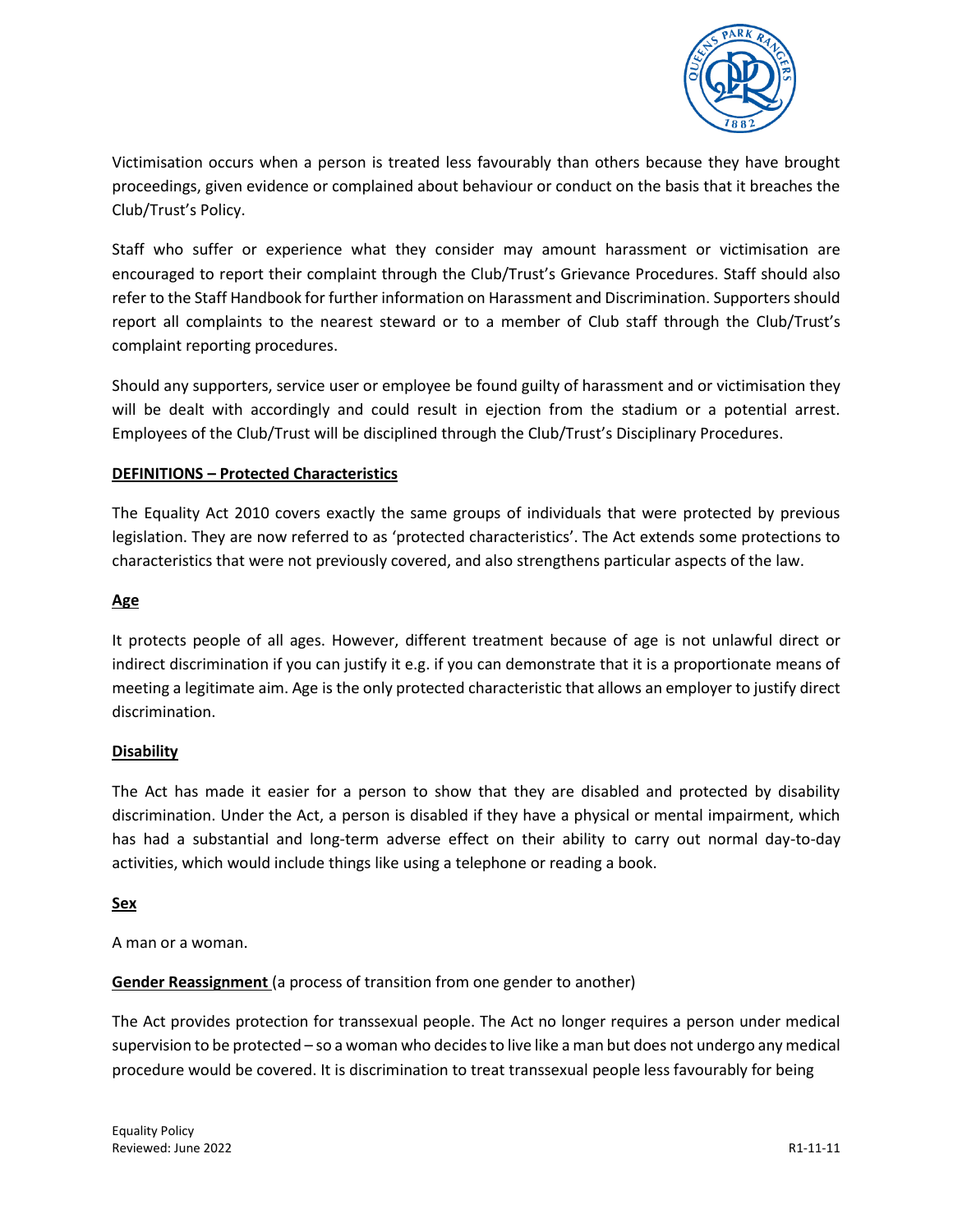

absent from work because they propose to undergo, or are undergoing or have undergone gender reassignment than they would be treated if they were absent because they were ill or injured.

### **Marriage and Civil Partnership**

The Act protects employees who are married or in a civil partnership against discrimination. Single people are not protected. Marriage is defined as a 'union between a man and a woman'. Same sex couples can have their relationships recognised as 'civil partnerships'. Civil partners must be treated the same as married couples.

### **Pregnancy and Maternity**

Pregnancy is a condition of being pregnant or expecting a baby. Maternity refers to the period after the birth, and is linked to maternity leave in the employment context. In the non-work context, protection against maternity discrimination is for 26 weeks after giving birth and includes treating women unfavourably if they are breastfeeding. A woman is protected against discrimination on the grounds of pregnancy and maternity during the period of her pregnancy and any statutory maternity leave which she is entitled to.

#### **Race**

It refers to a group of people defined by their race, and nationality (including citizenship) and ethnic or national origins.

# **Religion and belief**

Religion has the meaning usually given to it but belief includes religious and philosophical beliefs including lack of belief e.g. atheism. Generally, a belief should affect your life choices or the way you live, for it to be included as a definition.

#### **Sexual Orientation**

Whether a person's sexual attraction is towards their own sex, the opposite sex or to both, the Act protects bisexual, gay, heterosexual and lesbian.

# **DEFINITIONS – Types of Discrimination**

There are now seven different types of discrimination under the Equality Act 2010 and these are:

#### **Direct Discrimination**

This is where someone is treated less favourably than another person because of a protected characteristic.